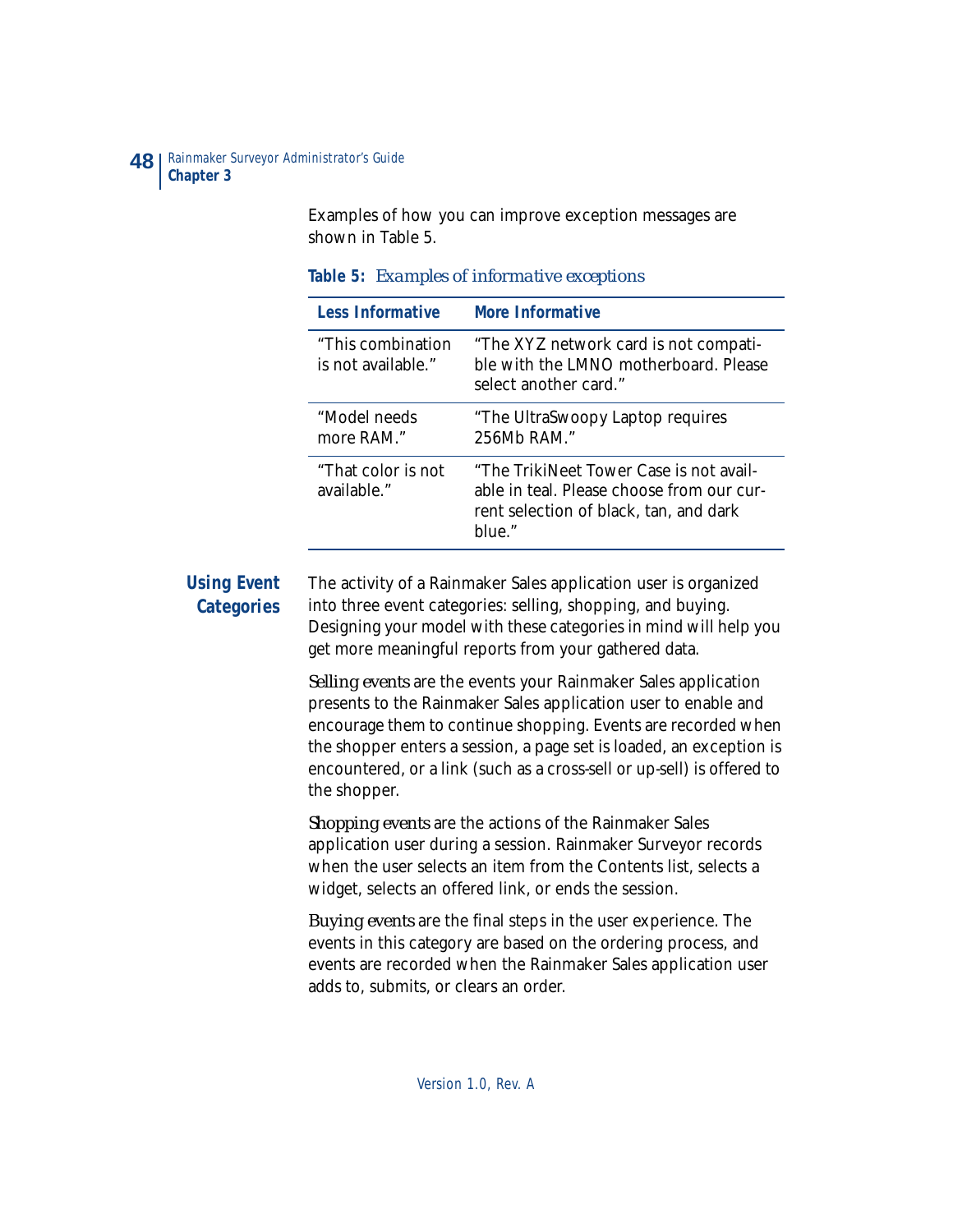The events in each category are assigned a specific *event type ID*. Refer to "Standard Rainmaker Sales Events" in Appendix A for more information about specific events, event type IDs, and creating custom events.

## **Helpful Hints** This section discusses additional hints and tips that will help optimize your Rainmaker Sales application and generate informative reports.

#### **Use Rainmaker Sales functions**

Rainmaker Sales provides several functions and tags that Rainmaker Surveyor tracks as standard events. For example, to display a link to another page set or URL, use the BuildTarget ("LINK") function rather than pure HTML. This gives you the ability to track when the link is offered and if it is followed.

If you want to track specific events that are not standard events being monitored by Rainmaker Surveyor, you can create custom events using the Rainmaker Surveyor functions. Refer to Appendix A, "Standard and Custom Events," for details about creating custom events.

For more information about Rainmaker Sales functions, refer to your *Rainmaker Composer 3.3 User's Guide*.

### **GotoPage vs. BuildTarget ("LINK")**

Rainmaker Sales provides two functions that allow you to load a page set: GotoPage and BuildTarget (with the Type attribute set to "LINK"). However, because of the underlying structure of the functions, you will get more detailed reporting by using the BuildTarget function.

Both functions trigger a Page Set Loaded event after the Rainmaker Sales application user selects the link and the new page set is loaded. However, BuildTarget can also trigger events when the link is offered as well as when the user selects the link. Therefore, the BuildTarget function provides more detailed reporting on the user's shopping behavior.